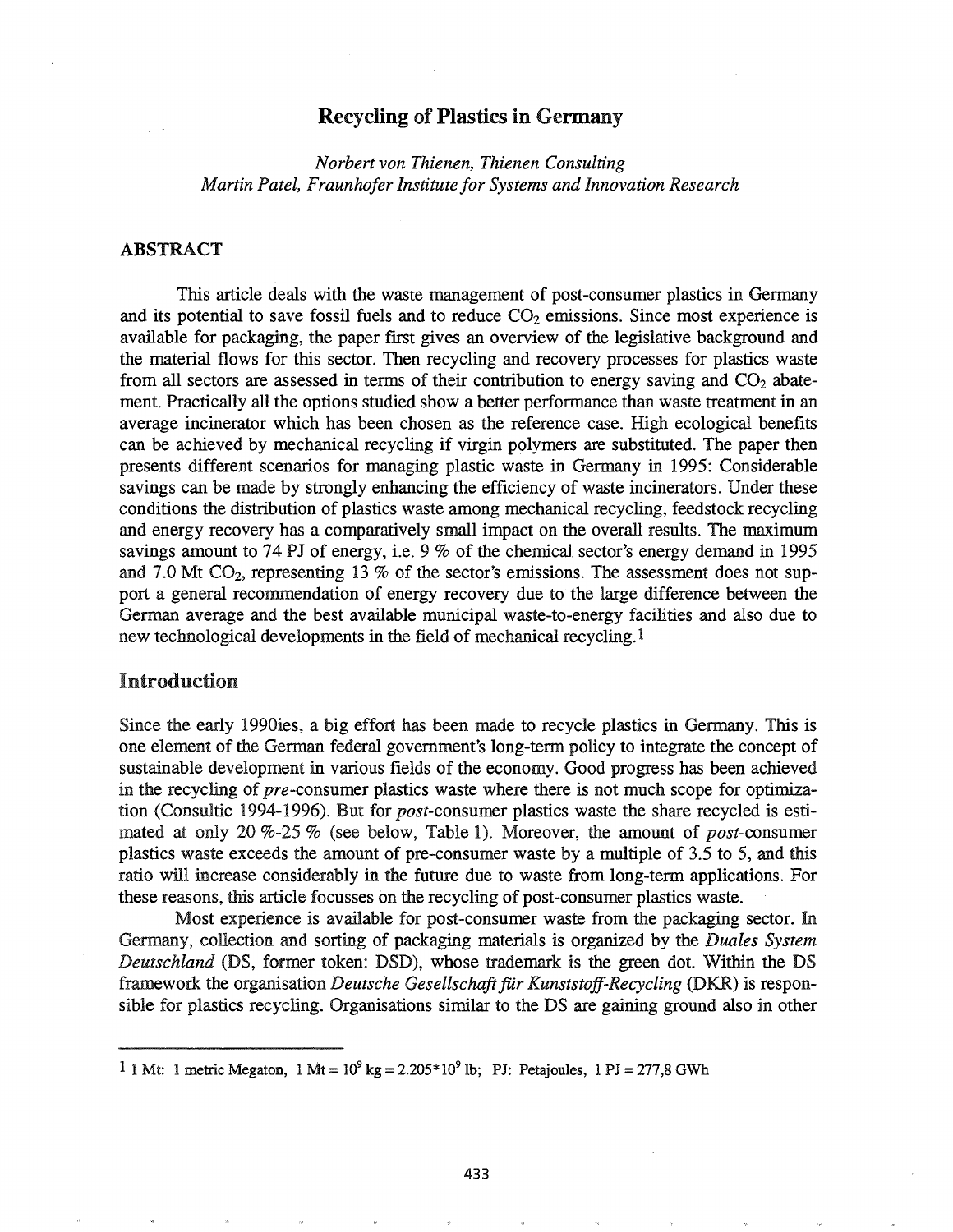Western European countries and an equivalent may also be introduced in Japan in the close future.

There are a number of reasons why DS was introduced in Germany. First of all, packaging constitutes a considerable share of municipal solid waste (30 % by weight and 50 % by volume) and the capacities of landfills, which still represent the main disposal method in Germany, were declining rapidly. Further, environmental considerations, geological limitations, land use aspects and public pressure imposed constraints on the expansion of landfIll capacity. From the year 2005 onwards, municipal waste will have to be incinerated and only landftlling of the residues will be allowed according to a federal ordinance *(TA Siedlungsabfall).* The legislative backbone of DS is the Packaging Ordinance *(Verpackungsverordnung)* and the Closed-Loop Economy Law *(Kreislaufwirtschaftsgesetz).* On the European level, there is a Packaging Directive which was passed in December 1994. National ordinances, European documents and voluntary agreements have also been passed or are being discussed in other fields of plastics use, i.e. for end-of-life vehicles, electric  $\&$  electronic waste and for disposed car batteries.

The scope of this paper is recycling of post-consumer plastics originating from all fields of application; however, if specific experience is available from the packaging sector this is presented and an effort is made to translate the findings to plastics recycling in general. To start with, the paper gives an overview of the material flows in plastics recycling from the packaging sector. Second, environmental comparisons are performed for recycling processes both for waste from packaging and non-packaging applications. The ecological indicators chosen are gross energy requirements<sup>2</sup> and the gross  $CO<sub>2</sub>$  emissions. The sections deal with the potential application of recycling by groups of technologies and with estimates of the savings of energy and  $_{\text{CO2}}$  at the macrolevel. The paper closes with a discussion of the results and with conclusions.

### Material flows in packaging recycling

DS is responsible for the management of all packaging materials from the private sector and small consumers, i.e. for plastics, glass, paper/cardboard, tin, aluminium and composites. Plastics packaging handled by DS amounts to about 800 kt which is equivalent to approx. 60 % of all plastics packaging materials (Umweltbundesamt 1997) and about 11 % of the total consumption of plastics products (see Table 1). On the waste side, DS covers 20 %- 25 % of total plastics waste and it accounts for about 70 % of the total recycling of postconsumer plastics in the country (Table 1).

DS only covers sales packaging from households and small consumers. For other types of packaging (e. g. transportation packaging), no mandatory quotas have been fixed and there is no obligation to report, but the packaging materials have to be re-used or recycled as far as this is technically feasible and economically reasonable (Closed Loop Economy Law, *Kreislaufwirtschaftsgesetz,* §4 (2) and §5 (3) ).

<sup>2</sup> Gross energy requirements, also referred to as Cumulative Energy Demand, is defined as energy consumption in terms of primary energy for the entire system starting with the extraction ofresources from the various deposits and ending with the product(s) under consideration. Gross  $CO<sub>2</sub>$  emissions are defined by analogy.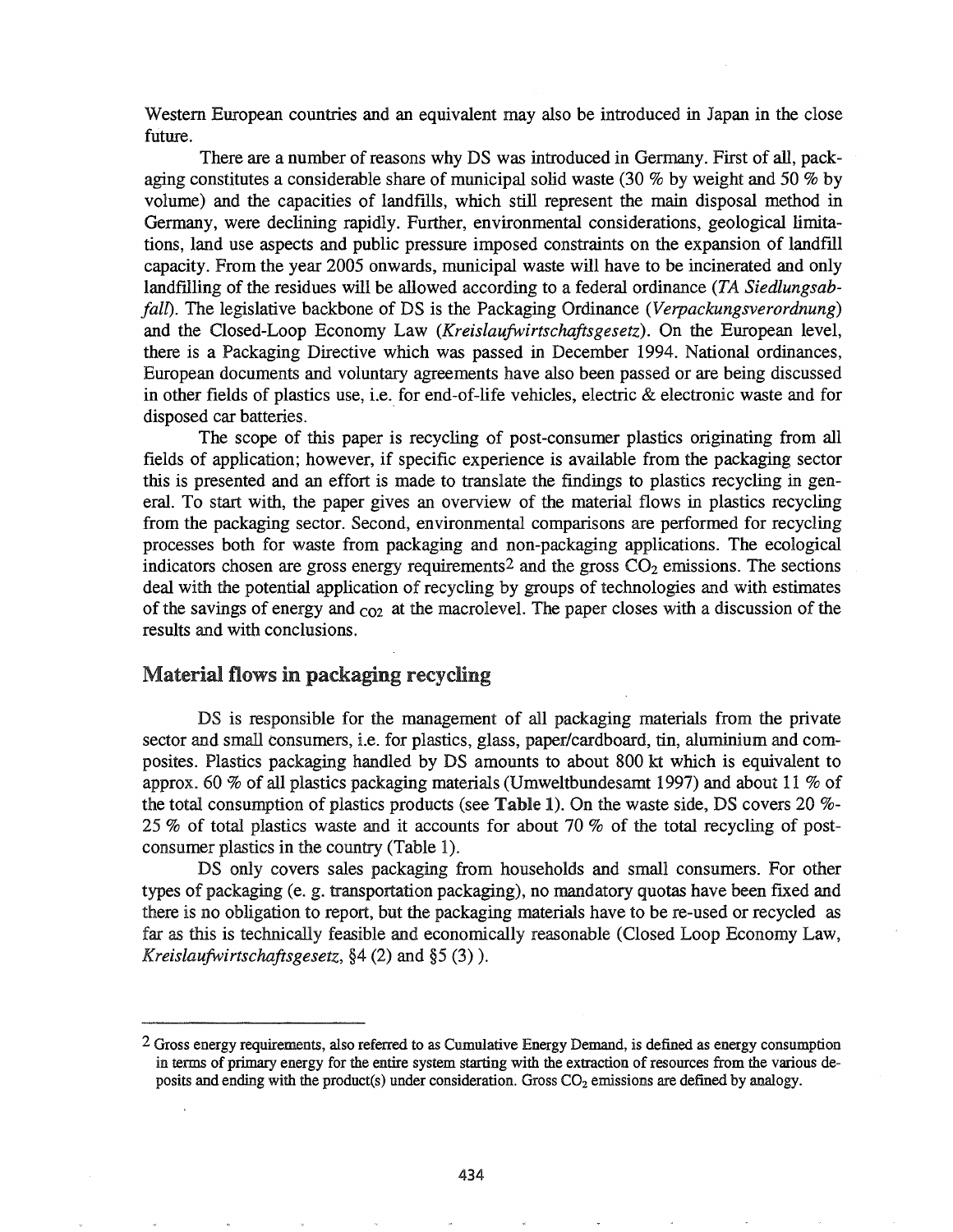|                                                                                                                               | kt                                                    |
|-------------------------------------------------------------------------------------------------------------------------------|-------------------------------------------------------|
| All plastic products                                                                                                          |                                                       |
| - Consumption                                                                                                                 | $~10^{-7}$ 450 $^{a)}$                                |
| Post-consumer waste<br>-- according to ISI<br>-- according to Sofres<br>- Recycling<br>-- Feedstock<br>-- Mechanical          | 3650 $a$ )<br>3147<br>749<br>251<br>498 <sup>b)</sup> |
| DS packaging <sup>c)</sup><br>- Consumption<br>Collected post-consumer waste<br>- Recycling<br>$-$ Feedstock<br>-- Mechanical | 792<br>$-780^{d}$<br>535<br>258<br>277                |

of DS plastics packaging in Germany, 1996 Table 1: Consumption, waste generation and recycling of all plastics products and

All values refer to the year 1996 and are given in kilotonnes.

<sup>a)</sup> Own estimate, based on [plstream]. Excluding chemical fibres and non-plastics.

b) Share of mechanical recycling over total post-consumer waste:

14% (basis: ISI) to 16% (basis: Sofres)

<sup>c)</sup> 'DS packaging' is a subgroup of 'All plastic products' (see upper section of table).

d) See footnote 2) in Table 2.

Since the enactment of the Packaging Ordinance and the subsequent establishment of DS in 1991 the total consumption of packaging materials has declined by 12  $\%$  and for plastics packaging by 4 % (by weight). The relatively small decrease for plastics is due to the fact that plastics have continued to substitute other packaging materials. Without new designs of plastics packaging - using less material for the same function - this decrease would have been even smaller. Of course, these developments are very welcome since the avoidance of material input (and waste) without losses regarding the functionality is economically and ecologically the most efficient option. Nevertheless, the changes which DS has induced on the side of waste management are by far more important than reductions in the consumption of plastics packaging. This directs attention to waste management and its economical and ecological impact which will be discussed in the following.

The data for DS plastics packaging given in Table 1 are broken down further in  $Ta$ ble 2: the figures for 1997 show that the total amount of DS plastics packaging waste equalled 820 kt and that the valuable output from the sorting facilities was 567 kt, i.e. 69 %. The remaining 31 % represents the refuse rate from sorting facilities that ended up in landfills. In 1997 a total of 615 kt was recycled. This is more than the output from the sorting facilities (567 kt) due to the change of stocks. For reasons of easier comparison with the mandatory quota (see column on right hand side) the change of stocks has not been taken into account in Table 2, i.e. all the data listed refer to a total of 567 kt (amount of sorted plastics waste). 58  $%$  (331 kt) of this was fed to feedstock recycling facilities where the polymers are split into monomers or broken down to upstream products such as substitutes for oil.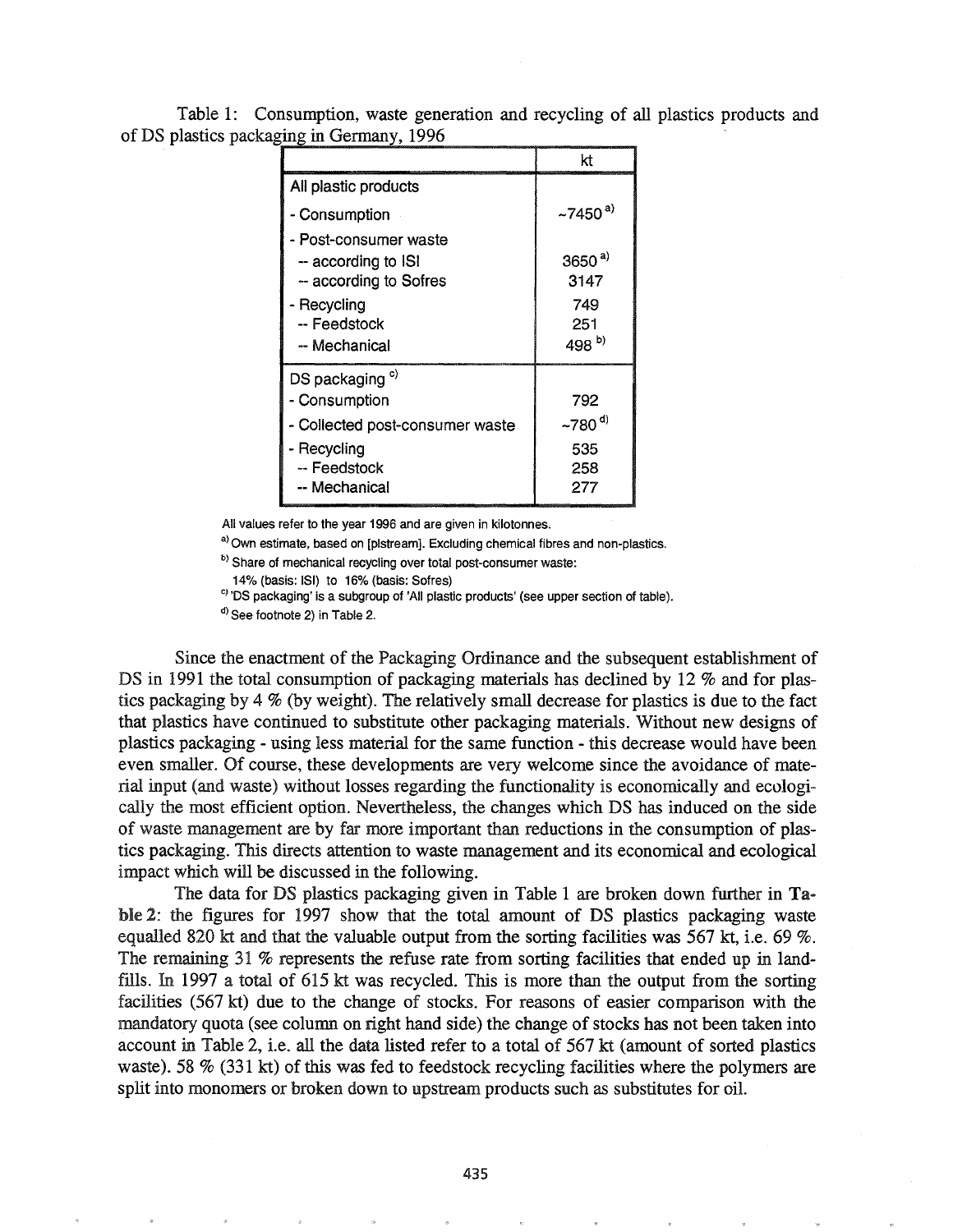|                                                           | 1996            |                         |      | 1997          |                         |      | Mandatory<br>quota from<br>Jan. 1st, 1999 |
|-----------------------------------------------------------|-----------------|-------------------------|------|---------------|-------------------------|------|-------------------------------------------|
|                                                           | kt              | %<br>(780 kt<br>$=100%$ | $\%$ | kt            | %<br>(820 kt<br>$=100%$ | ℅    | %<br>(820 kt<br>$=100%$                   |
| Collected plastic waste a)                                | 780 $^{\rm b)}$ | 100%                    |      | $820^{5}$     | 100%                    |      | 100%                                      |
| Sorted plastic waste                                      | 535             | 69%                     | 100% | $567^{\circ}$ | 69%                     | 100% | 60%                                       |
| - Feedstock recycling                                     | 258             | 33%                     | 48%  | 331           | 40%                     | 58%  |                                           |
| - Mechanical recycling, domestic                          | 171             | 22%                     | 32%  | 185           | 23%                     | 33%  |                                           |
| - Mechanical recycling, abroad                            | 106             | 14%                     | 20%  | 51            | 6%                      | 9%   |                                           |
| - Incineration                                            | 0               | 0%                      | 0%   | $\mathbf 0$   | 0%                      | 0%   |                                           |
| Mechanical recycling by waste fractions                   | 277             | 36%                     | 100% | 236           | 29%                     | 100% | $36\%$ <sup>e)</sup>                      |
| - Films                                                   | 144             | 19%                     | 52%  | 153           | 19%                     | 65%  |                                           |
| - Bottles (mainly PE, PP)                                 | 48              | 6%                      | 17%  | 51            | 6%                      | 22%  |                                           |
| - Cups, beakers (mainly PS, EPS)                          | 16              | 2%                      | 6%   | 11            | 1%                      | 5%   |                                           |
| - Mixed plastics                                          | 68              | 9%                      | 25%  | 21            | 3%                      | 9%   |                                           |
| Mechanical recycling by quality of products <sup>d)</sup> | 277             | 36%                     | 100% | n.a.          | n.a.                    | n.a. |                                           |
| - BTP Polymer substitutes                                 | 224             | 29%                     | 81%  | n.a.          | n.a.                    | n.a. |                                           |
| - BTP Non-Polymer substitutes                             | 53              | 7%                      | 19%  | n.a.          | n.a.                    | n.a. |                                           |
| -- for domestic use                                       | 45              | 6%                      | 16%  | n.a.          | n.a.                    | n.a. |                                           |
| -- exported                                               | 8               | 1%                      | 3%   | n.a.          | n.a.                    | n.a. |                                           |

#### Table 2: DS recycling of plastics packaging 1996 and 1997

a) Includes only plastics packaging collected by DS; other materials/products are excluded.

b) Own estimate of plastics packaging in the "yellow sack" (based on the collection/recovery ratio in 1995). The entries are close to the figures of DS packaging consumption in 1996 (792 kt) and 1997 (822 kt) which have been used as the reference quantity in the German Packaging Ordinance (in contrast, the licensed amount of packaging has been chosen as the reference quantity in the amendment passed by the Bundestag on August 28th 1998). The difference between the figures for collected plastics waste (820 kt in 1997) and sorted plastics waste (567 kt in 1997) gives the refuse rate from sorting units which is incinerated or landfilled.

c) In 1997 a total of 615 kt was recycled. This is more than the output from the sorting facilities (567 kt) with the difference being due to the change of stocks. For reasons of easier comparison with the mandatory quota (see column on right hand side) the change of stocks has not been taken into account in this table.

d) BTP stands for Back-to-Polymer recycling, i.e. for mechanical recycling. The percentages for mechanical recycling by quality of products have been taken from [Brandrup]. The quantities in absolute terms (in kt) have been calculated on this basis. Even though the distinction between 'BTP Polymer substitutes' and 'BTP Non-Polymer substitutes' is bound to be relative depending on the standards chosen, the percentages give a first indication of the distribution.

e) The definition of the reference quantity chosen in the German Packaging Ordinance differs from the definition of "Collected plastic waste" chosen in this table. However, the values are very close (see footnote 2), so it is possible to compare the mandatory quota given in the last column with the achieved percentages listed in the preceding columns.

The remaining 42 % was converted by mechanical recycling where the polymer remains intact and is reprocessed. The figure given for mechanical recycling comprises the amounts exported in the form of agglomerates and regranulates representing about 9  $\%$ <sup>3</sup> whereas the remaining 33 % was used domestically. The mandatory quota listed in Table 2 will be valid from January 1<sup>st</sup>, 1999 onwards according to the new amendment of the pack-

 $35\%$  of which were exported to countries of the European Union and the remaining 4 % to other countries.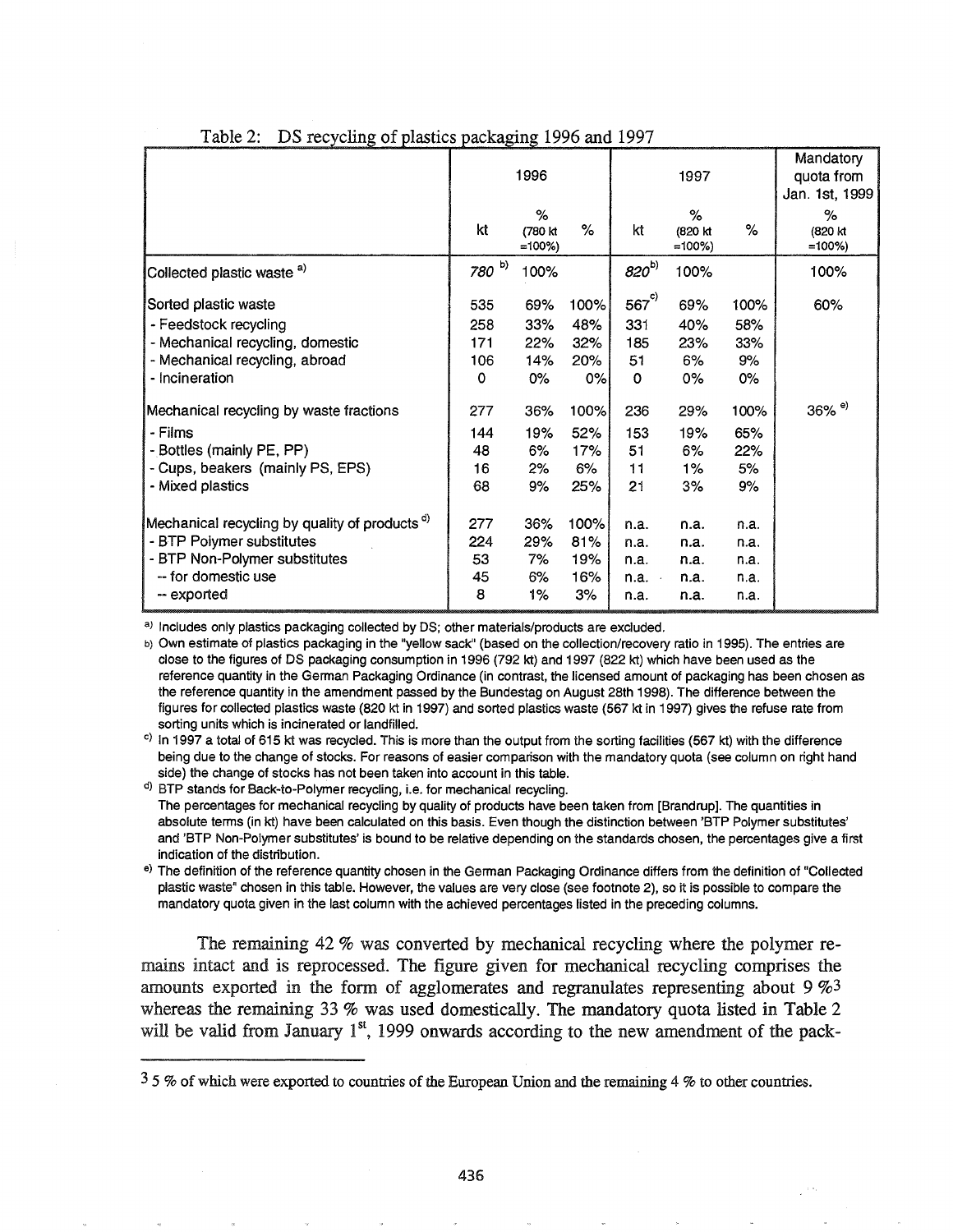aging ordinance. Only a rough comparison is possible between the mandatory quota and the real figures also given in Table 2; for a more accurate comparison corrections would have to be made in order to account for both the change in defmition of the reference quantity4 and the change of stocks (see above). Still, the conclusion should be valid that to comply with the legal framework in 1999, the share of mechanical recycling will have to be increased (target value: 36%) whereas the percentage for sorted waste was overfulfilled already in 1997.

The achievements in Germany can also be compared to the requirements of the European Packaging Directive according to which a minimum of only 15 % of each packaging material (e.g. plastics) must be recycled. Based on total plastics packaging waste (including packaging without a green dot) this quota represents not more than 250 kt, i.e. DS exceeded the requirements for all plastics packagings by a factor of two in 1997.

Table 2 also shows a distinction between products made by mechanical recycling which is referred to as Back-to-Polymer (BTP) recycling. In the case of "BTP polymer substitutes" products, virgin polymers are replaced. "BTP Non-polymer substitutes" represent goods usually manufactured from wood or concrete. It can be assumed that these are produced mainly from the mixed waste plastics fraction.

# Environmental comparison of processes

When making environmental comparisons it must be taken into account that the various processes result in different products and therefore the benefits also vary from technology to technology. To take this aspect fully into account the methodology presented in Figure 1 will be used: The left of Figure 1 shows that recycling of one ton of plastics waste results in a number of valuable outputs (materials) and that its operation is accompanied by energy requirements and the release of emissions. On the other hand, the same amount of plastics waste (1 ton) can be combusted in an average municipal waste incinerator, including the whole range from simple incinerators to advanced waste-to-energy facilities, this results in an output of steam and electricity (reference case, right side of Figure 1). So far the two systems are not comparable since they lead to different products. To ensure comparability, each of the two systems is complemented by the respective flows. It is assumed that these are produced in the conventional way, i.e. from fossil resources which is also referred to as virgin production or primary production 5, 6, 7.

<sup>4</sup> See footnote b in Table 2.

<sup>5</sup> In detail, the calculation method is more complicated than shown in Figure 1. For example, sorting is required prior to recycling. In this study it is assumed that sorting residues are incinerated, resulting in outputs of steam and electricity. To ensure comparability, the reference case must be complemented accordingly.

 $6$  Own estimations of the energy demand and of CO<sub>2</sub> -emissions resulting from the logistics (collection, sorting, transport) lead to the presumption, that the burdens are more or less invariant for alternative waste inputs or collection systems except incineration and landfilling. All recycling processes were charged with the average burden (energy and  $CO<sub>2</sub>$ ) of the logistics of DS plastics waste. This is a save assumption since DS plastics waste is rather commingled, consists of many small pieces and requires washing. Thus, the burden for logistics from other waste streams and other recycling processes tends to be smaller.

<sup>7</sup> Data for virgin production originate from own evaluations in the project (C-STREAMS), where this work is also a part of. Own energy and  $CO<sub>2</sub>$  data for virgin production are mostly smaller than those given by other authors. Therefore, the savings due to recycling and energy recovery tend to be underestimated. Furter de-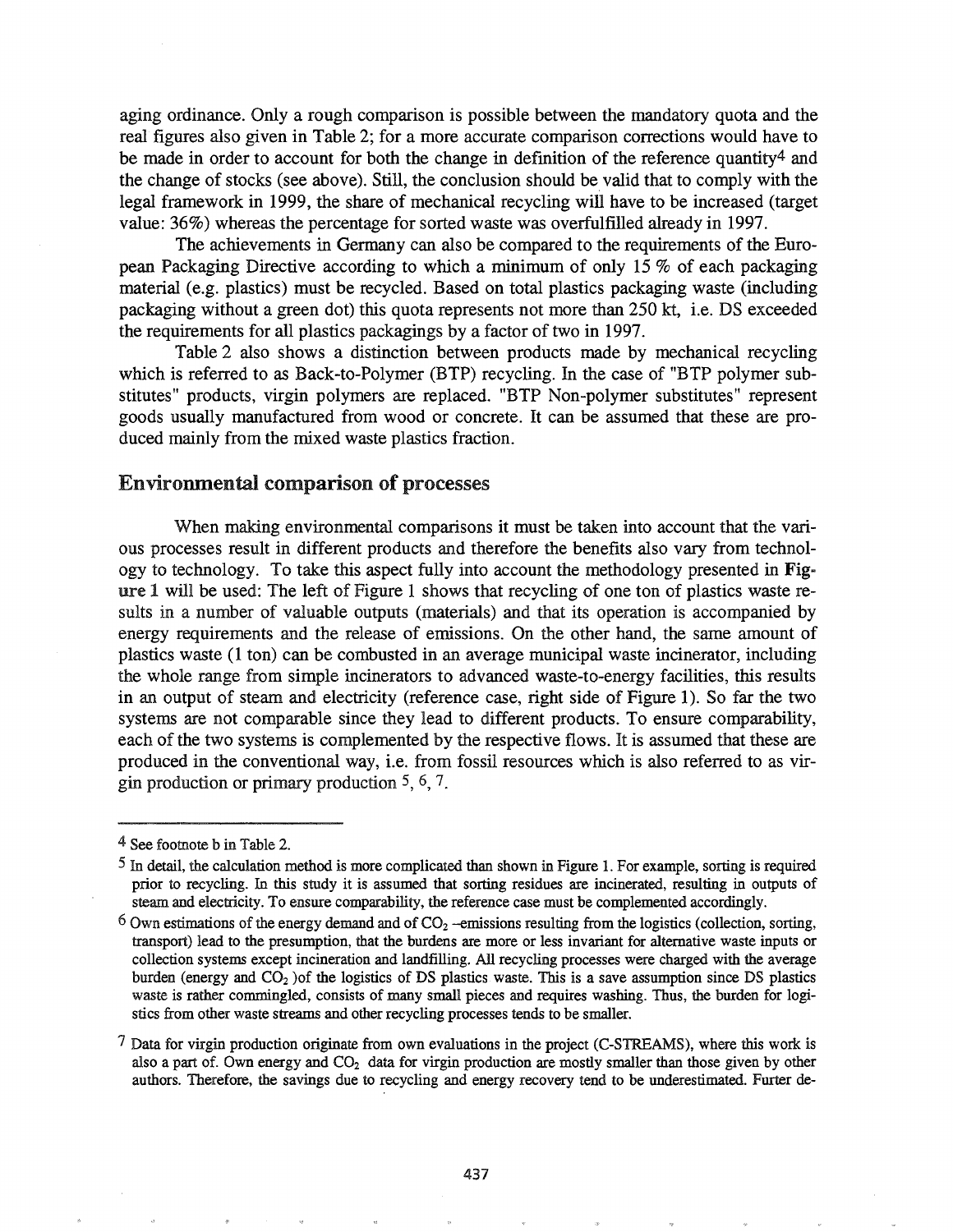

Using this so-called product basket-method the net effect of recycling is determined by calculating the difference between the values for each ecological indicator of the two systems. It is possible that the net effect of recycling is advantageous for one ecological indicator, and negative for the other. The ecological indicators analysed in this paper are gross energy requirements and gross  $CO<sub>2</sub>$  emissions.

As mentioned, the incineration of plastics waste in an average plant is used as the reference case on the waste management side. Other studies choose landfllling as the reference case (Heyde, Kramer 1997). In principle the results can easily be transfonned into each other8. The choice made in this analysis originates from the fact that direct landfilling of plastics will be prohibited from the year 2005 onwards *(TA Siedlungsabfall).* In this context it must be mentioned that the standard of German municipal waste incineration plants varies greatly and that an inventory of the existing facilities including the main specifications is not available. Therefore, the data of an average plant have been estimated: about 12 % of the lower heating value, LHV9 is sold as electricity, and another  $12\%$  for district heating and industrial steam supply.

The recycling technologies analysed in the following include mechanical recycling and various types of feedstock recycling. In addition, energy recovery technologies are also assessed. In the case of mechanical recycling, three categories can be distinguished:

• The first comprises products which are usually manufactured from virgin polymers. Here, a distinction can be made between recycled products which serve the same purpose (e.g.

tailed explanation would by far exceed the possibilities of this paper, but more details are given in the presentation "Improving the Efficiency of Fossil Carbon Use for Materials" by M. Patel in this conference and the forthcoming article "Recycling of Plastics in Germany" (journal not yet known).

<sup>8</sup> But further differences in assumptions, e.g. concerning the treatment of sorting residues (incineration vs. landfilling, see footnote f) and different reference quantities (plastic waste at the source vs. plastic waste after sorting), make it difficult to transform the results into each other. This is also the reason why there is only limited comparability between the results of this study and those from (Heyde, M, Kremer, M. 1997)

<sup>9</sup> Lower Heating Value, LHV: Heating value that accounts for the evaporation of water that is generated in the combustion process (also: Net Calorific Value, NCV).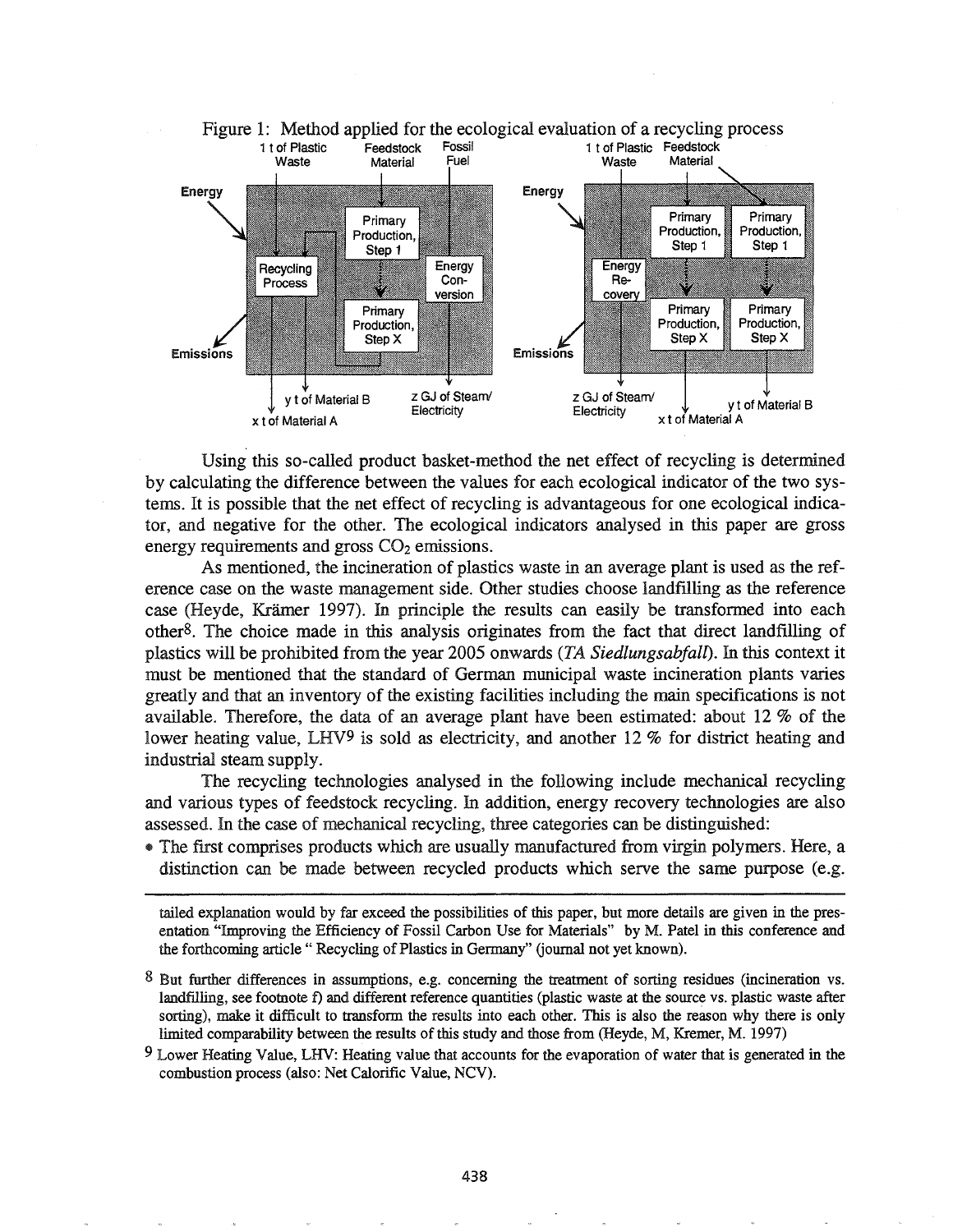from bottle to bottle) and those which fall into a different category of application (e.g. from bottle to fibre). It must be taken into account that blending or compounding may be necessary, i.e. that a certain amount of virgin materials is also required in the recycling process (substitution factor is smaller than 100 %). In other cases it may be necessary to use more recyclates than virgin plastics to achieve the required mechanical properties. The smaller the substitution factor is, the smaller the ecological advantage compared to virgin production becomes.

- Second, there are goods which, in conventional production, are not made of plastics, e.g. fences; crates, pallets, garbage bins, sheets used in trucks and in the building sector or polyurethane particles used as an oil sorbent (instead of sand, in the case of oil spills). Within this category, the ratio of lifetimes and the ratio of in-use efficiencies are important parameters to be taken into account. Aspects which cannot be quantified in this paper are differences between conventional and recycled products concerning product properties, processability, transportability etc.
- Third, recyclates can be used to provide totally new products or services, e.g. artificial snow. It is very difficult to conduct an environmental assessment for this category, e.g.

Figure 2: Savings of gross energy due to recycling and recovery processes for postconsumer plastics. Reference case: average municipal waste incinerators; bars represent to the results of various sensitivity analyses



since a change of lifestyle may be involved which creates problems when defming primary production. Therefore, this last option will not be taken into account in this assessment.

Figure 2 shows the savings of gross energy for the various processes. For gross  $CO<sub>2</sub>$ emissions the results are in the main similar. Some of the processes have already been proven on the large scale whereas others are still in the development stage. Practically all options show a better environmental performance compared to plastics waste treatment in an average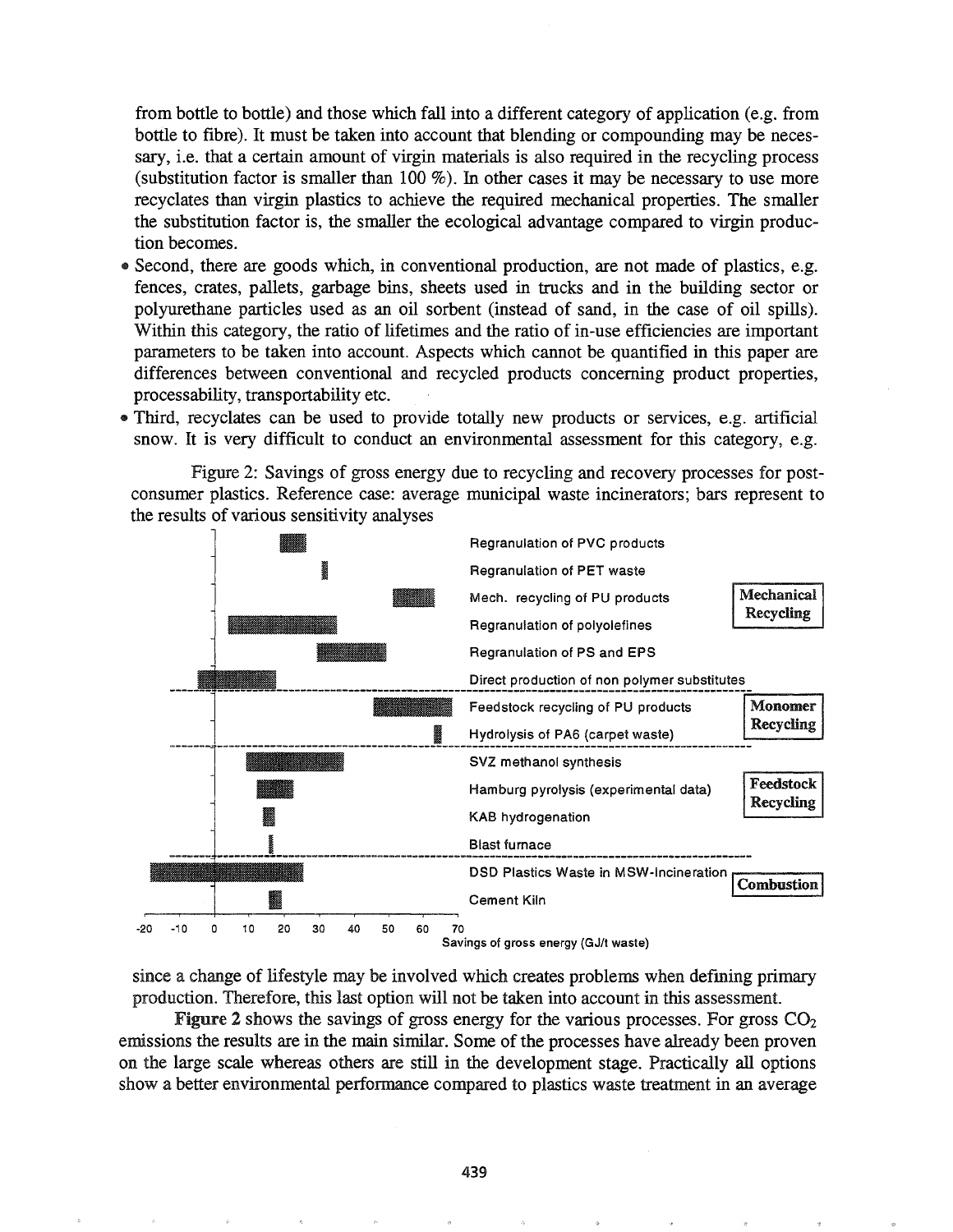municipal waste incinerator (reference case). There is a large difference between advanced waste-to-energy facilities, which use up to 80 % of the LHVIO, and an average facility. The Back-to-Feedstock recycling technologies (BTF) are clearly preferable to an average incinerator, but the average of the resulting savings are only about half of those of a highly efficient waste incinerator. Recycling back to monomers (BTM) is very attractive for some engineering plastics (see footnote in Figure 2), but the collectable volumes of the respective waste streams are relatively small. Mechanical recycling (BTP) resulting in "Non-polymer substitutes" shows a particularly wide range of values since the environmental impact of primary production differs greatly depending on the material substituted and the subsequent finishing process. Moreover, it is not always clear what to assume for primary production, so the results are more uncertain. The evaluations are also prone to quickly become outdated since many of these products are also attractive for other recycled materials, e.g. recycled cardboard. Finally, mechanical recycling (BTP) leading to "Polymer substitutes" shows the highest ecological advantages, with the exception of BTM recycling for certain types of plastics. Mechanical recycling substituting virgin polymers is a feasible option particularly when a waste stream can be used which contains only one type of polymer.

# Scenarios on the MacroleveI

In this section scenarios for the effects of recycling and energy recovery concerning energy consumption and  $CO<sub>2</sub>$  emissions at the macrolevel are presented. In a first step the feasible penetration of the various options is assessed. Table 3 shows the estimates for Germany by the year 2005. In the baseline scenario (Scenario A) an average rate of 22 % over all application areas was assumed for mechanical recycling. If mechanical recycling within DS is excluded, this is equivalent to 12 % which in tum, falls into the range of the rates which can be derived from other studies (Chern Systems 1991; Sofres Conseil, TNO 1998). The 22 % estimate is also very close to the figure which can be determined from a recent Austrian study (24 %). Table 3 also contains the estimates for the waste flows to be processed by feedstock recycling and incineration. In Scenario A, the *average* energy efficiency of today's municipal waste incinerators in Germany was assumed (see section "Environmental comparison of processes"). Compared to the best available units, this average is rather inefficient. In contrast, advanced waste-to-energy facilities have been assumed for the Scenarios B and C (among the best which are in operation in Germany, compare Figure 2). In addition, it has been presumed that only half of the plastics waste which is not recycled mechanically, is incinerated whereas the other half is fed to feedstock recycling facilities. In Scenario C, larger amounts of plastics waste are recycled mechanically  $(36\%)$ , representing the upper technical potential by the year 2005 (own estimates based on various sources, e.g.). It has not been investigated whether this would exceed the absorption capacity of the recyclate market.

In Table 3 the rates for mechanical recycling have a special importance for the definition of the scenarios. There are a number of obstacles to mechanical recycling, but there are also ways to overcome them to some extent. Examples for obstacles to mechanical recycling are difficulties in recent sorting caused by the low weight of many plastics items (e.g. 60 %

<sup>10</sup> Currently only very few plants reach this standard, but it is probable that future incinerators will have better possibilities to sell heat to industry or to district heating systems.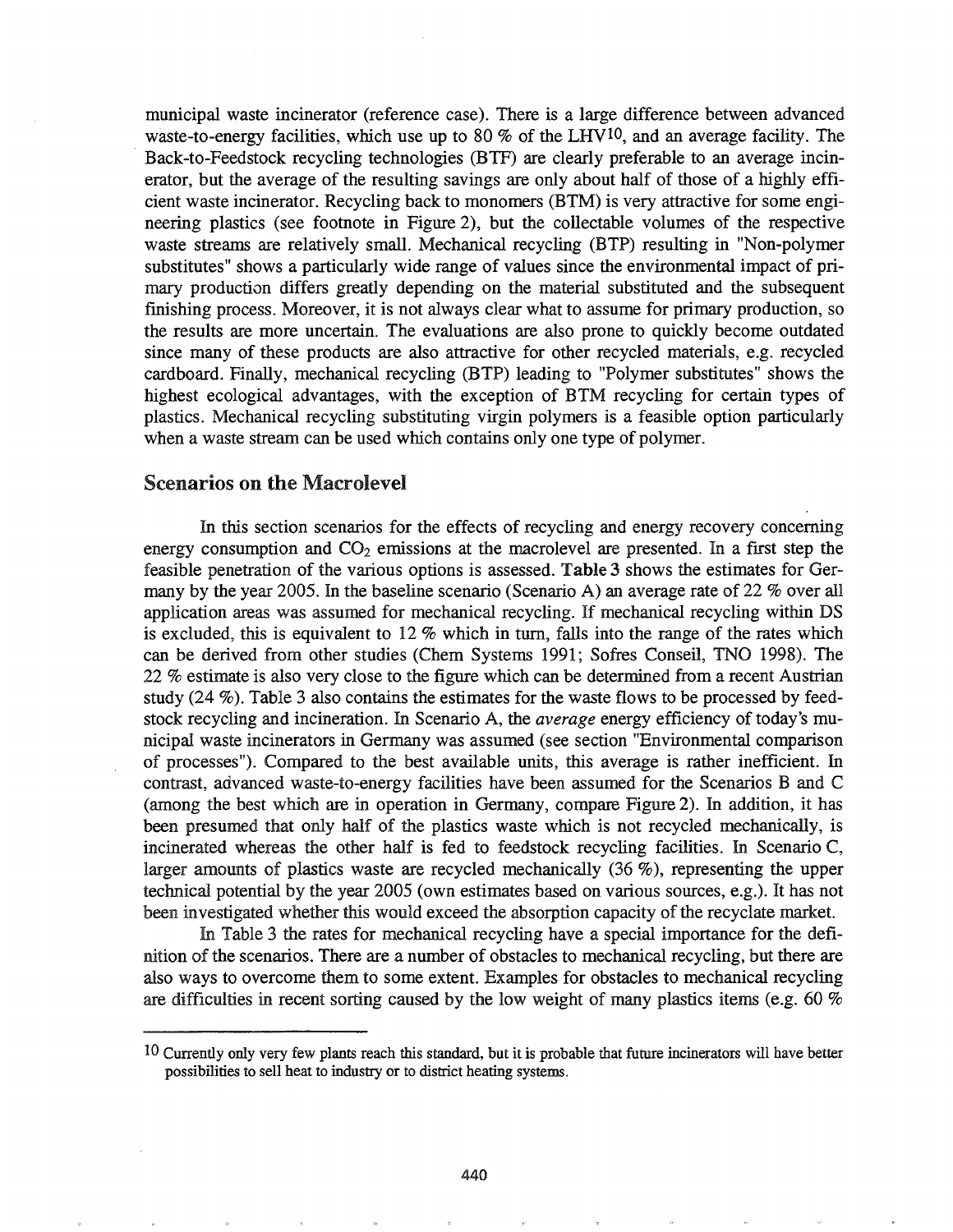of plastics packagings weigh less than 10 grammes). Moreover, the contamination of postconsumer plastics, the poor miscibility of many types of plastics and the deterioration of material properties due to additives and softeners cause problems. Examples for barriers on the demand side are limitations in the use of recyclates for food and overspecifications in standardisation for some products, e.g. non-pressure pipes, garbage bins and cable ducts.

Examples for measures which improve the chances of mechanical recycling are the automation of sorting technology, design for disassembly and recycling and a trend towards single-resin systems which can be observed in some areas, e.g. in automobile interiors. Further potentials are also available by co-extrusion, compatibilisation, blending, use of reinforcing agents and stabilizers and innovative technology for purification and processing.

The factors mentioned above determine the potential of mechanical recycling which differs from sector to sector (see Table 3). For example, the data for the automotive sector are based on the results of a project dealing with the techno-economic potential of disassembling plastics components. In the case of electrical and electronic plastics waste one third is suitable for mechanical recycling according to a joint APME/VKE project.

|                                              | waste<br>ъ<br>share<br>plastics<br>Sector's<br>total | Percentage of total waste per recycling/recovery technology |                |           |                                                                |                |        |                                                                 |     |        |
|----------------------------------------------|------------------------------------------------------|-------------------------------------------------------------|----------------|-----------|----------------------------------------------------------------|----------------|--------|-----------------------------------------------------------------|-----|--------|
| Application                                  |                                                      | Scenano A:<br>Low recycling & average<br>incineration       |                |           | Scenario B:<br>Low recycling & BTF &<br>efficient incineration |                |        | Scenario C: High<br>recycling & BTF &<br>efficient incineration |     |        |
|                                              |                                                      | 91b                                                         | $\frac{1}{10}$ | indi<br>E | 915<br>B                                                       | $\overline{5}$ | Incin. | n<br>B                                                          | ΕĒ  | Incin. |
| Automobiles & mech. engineering              | 16%                                                  | 14%                                                         | 0%             | 86%       | 14%                                                            | 43%            | 43%    | 29%                                                             | 36% | 36%    |
| E&E equipment <sup>1)</sup> , precision eng. | 10%                                                  | 6%                                                          | 0%             | 94%       | 6%                                                             | 47%            | 47%    | 34%                                                             | 33% | 33%    |
| Packaging                                    | 35%                                                  | 37%                                                         | 0%             | 63%       | 37%                                                            | 31%            | 31%    | 41%                                                             | 29% | 29%    |
| <b>Buildina</b>                              | 13%                                                  | 11%                                                         | 0%             | 89%       | 11%                                                            | 45%            | 45%    | 40%                                                             | 30% | 30%    |
| <b>Aariculture</b>                           | 7%                                                   | 40%                                                         | 0%             | 60%       | 40%                                                            | 30%            | 30%    | 49%                                                             | 26% | 26%    |
| <b>Household</b>                             | 6%                                                   | 9%                                                          | 0%             | 91%       | 9%                                                             | 46%            | 46%    | 22%                                                             | 39% | 39%    |
| <b>IFurniture</b>                            | 5%                                                   | 13%                                                         | 0%             | 87%       | 13%                                                            | 44%            | 44%    | 21%                                                             | 40% | 40%    |
| <b>Other</b>                                 | 8%                                                   | 20%                                                         | 0%             | 80%       | 12%                                                            | 44%            | 44%    | 26%                                                             | 37% | 37%    |
| Average (weighted)                           | 100%                                                 | $22\%^{27}$                                                 | 0%             | 78%       | $122\%$ <sup>2)</sup>                                          | 39%            | 39%    | $36\%$ <sup>3)</sup>                                            | 32% | 32%    |

Table 3: Shares for recycling and energy recovery for post-consumer plastics waste in Germany by the year 2005

<sup>1)</sup> Electrical and electronic equipment

<sup>2)</sup> Thereof: 12.5% Polymer substitutes, 9.7% Non-Polymer substitutes

<sup>3)</sup> Thereof: 22.1% Polymer substitutes, 13.5% Non-Polymer substitutes

By combining the results of the environmental assessment of the recycling and energy recovery technologies with the rates described in the last section, the contribution of a Closed-Loop policy to energy saving and  $CO<sub>2</sub>$  abatement can be determined. All comparisons are based on the total amount of plastics waste in the year 1995 11 (3.65 Mt, without fibres). In Figure 3 the real situation in 1995 and three scenarios are shown. Only the shares of landfilling, recycling and efficient incineration are varied and the aggregated results are compared. Landfilling which was still available in 1995 avoids  $CO<sub>2</sub>$  emissions, but energy is wasted. Considerable savings could be made by the year 2005 by stepping from the Business-as-Usual path (Scenario A) to a waste management system with advanced waste-toenergy facilities (Scenario B and C). Under this precondition an enhanced share of mechani-

<sup>11</sup> However, the fractions of waste arisings by applications refer to the year 2005 (see Table 5, second column).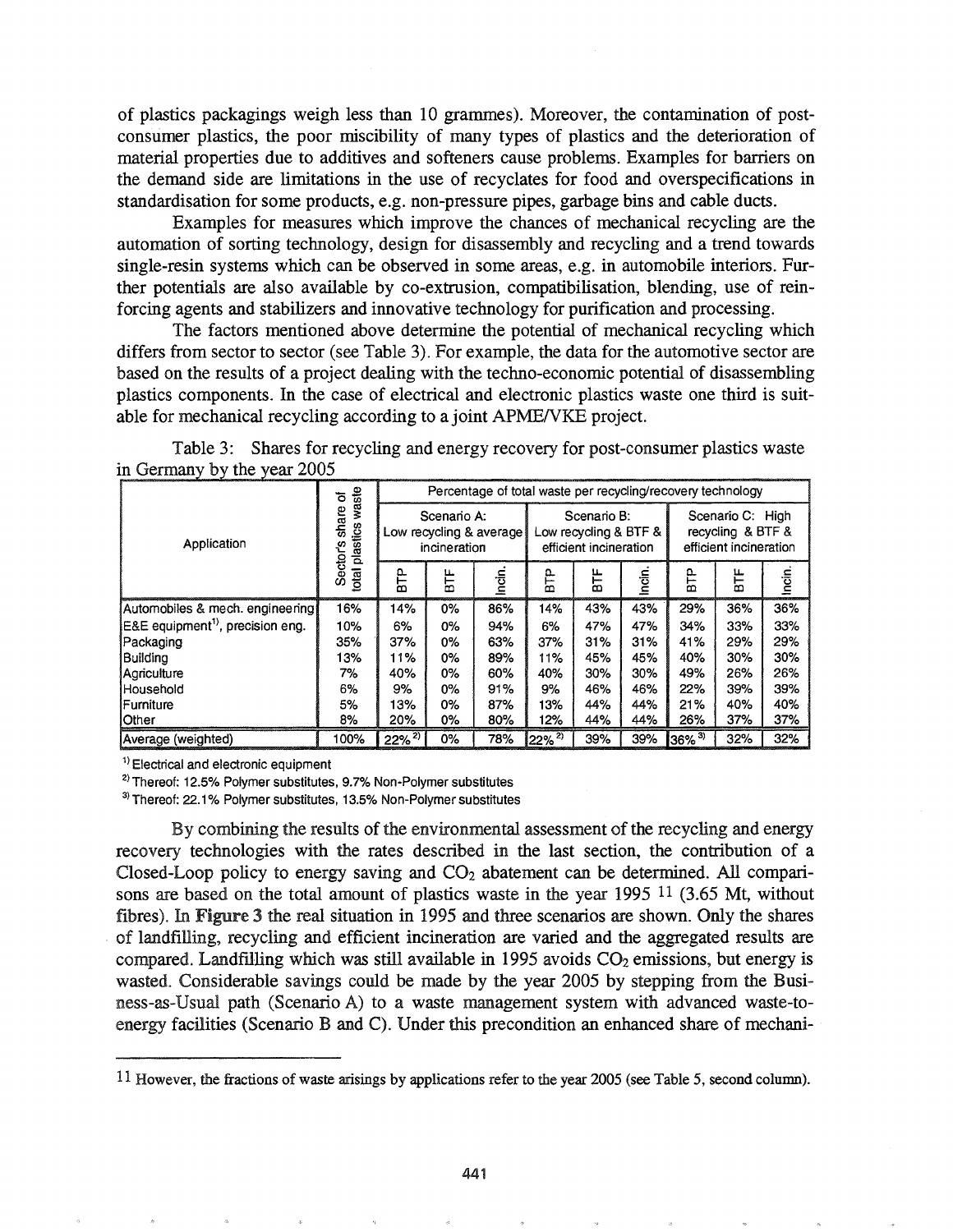cal recycling increases the total gross  $CO<sub>2</sub>$  savings by about 8 % (from 6.5 to 7.0 Mt) whereas total gross energy savings remain practically constant (+1.5%, from 73.0 *PI* to 74.1 PJ).

To put these data into perspective, they can be compared with the gross energy requirements and gross  $CO<sub>2</sub>$  emission of the chemical sector (without non-energy use) which roughly equalled 800 PJ and 52 Mt  $CO<sub>2</sub>$  in 1995 (own calculations). Hence, in the two scenarios B and C, an equivalent of about 9 % of the chemical sector's energy demand and about 13 % of its  $CO_2$  emissions could be saved. The *real* environmental benefits by improving the current recycling and recovery of post-consumer plastics will be even higher (also higher than stated in Figure 3) since the amount of plastics waste will continue to rise in the future (Patel, Jochem, Radgen, Worrell 1998).

Figure 3: Impact of recycling and energy recovery on gross  $CO<sub>2</sub>$  emissions - Results for Germany, 1995 (average municipal waste incinerator)



# Discussion and conclusions

In this paper gross energy requirements and gross  $CO<sub>2</sub>$  emissions have been chosen as indicators to analyse the environmental impacts of various waste management strategies for plastics waste. Focussing on these two indicators is definitely a limitation, i.e. the inclusion of other types of impacts and other indicators, such as the savings of mineral resources, could lead to different findings.

An aspect which should be recalled is the fact that the results of the environmental comparison describe the advantages or disadvantages relative to today's standard primary production in Germany (manufacture of virgin materials) and relative to an average incinera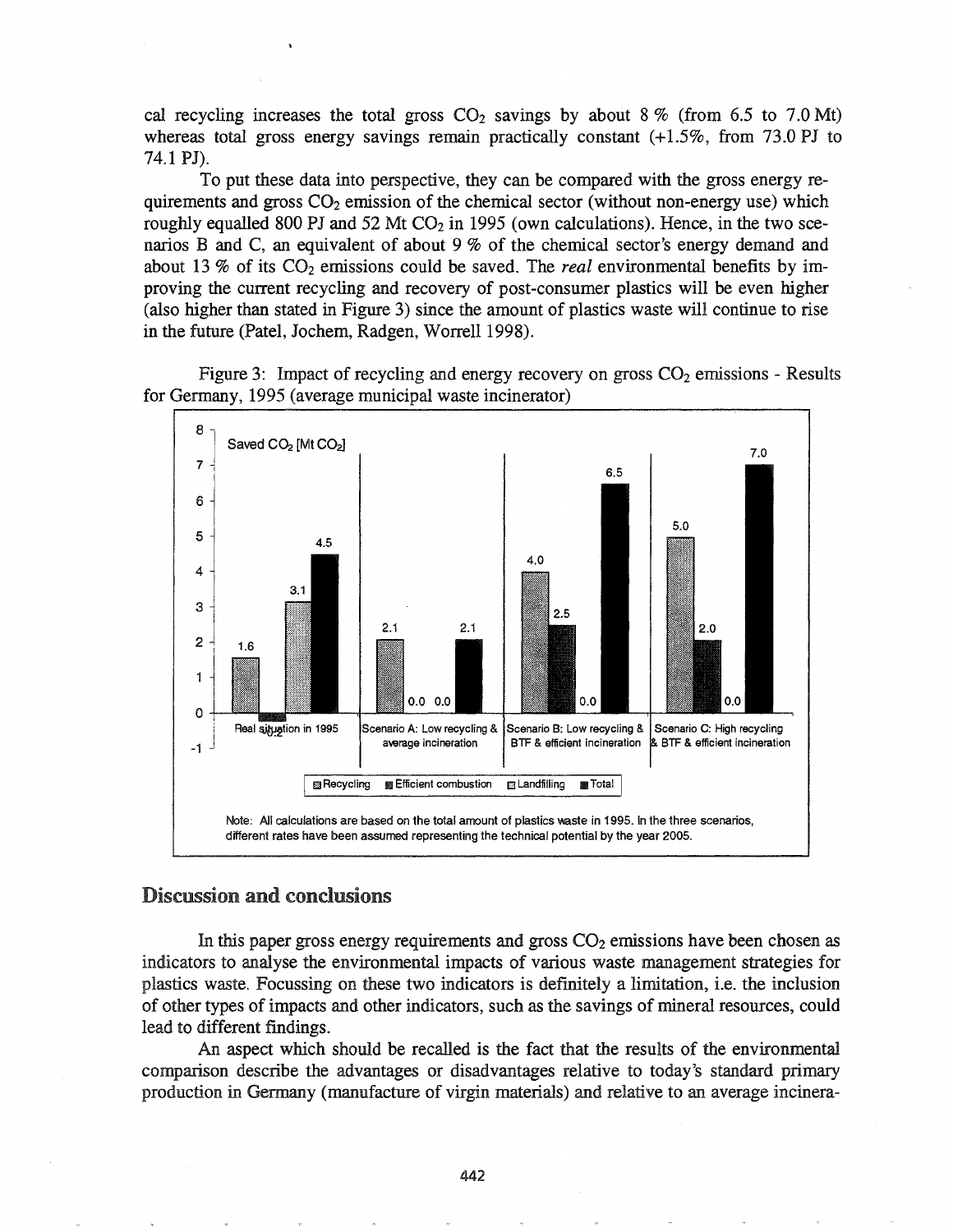tion plant (reference case). This is considered to be the major source of uncertainty since unfortunately, an inventory of German municipal waste incineration plants including their fuel mix, efficiencies and energy recovery data does not exist.

The choice of reference processes is difficult to handle. For example, in the case of the SVZ methanole synthesis the production of methanole from natural gas and from the feedstock mix as used in Germany, where a large share of heavy fuel oil is used, was taken as the reference. It should be kept in mind that the results can be influenced decisively by the regional boundaries and moreover, by the chosen timeframe and technological standard (C-STREAMS 1999). Therefore, the results must be handled with caution.

The recycling shares assumed are determined by a whole range of parameters many of which are difficult to estimate (e.g. the general economic development and that of the plastics sector). The shares used for the calculations are considered to be ambitious, but feasible. Developments which are expected to increase the potential of recycling in the long term have not been taken into account. Examples could be the design for recycling in automobiles in the near future which will return as end-of-life vehicles only after the year 2005, and an increased market share of plastics which show specific advantages in recycling.

In spite of the limitations listed, the following findings are considered to be robust:

- In general, recycling and efficient incineration of plastics waste clearly contribute to the goals of saving energy and curbing carbon dioxide emissions. The only exception is mechanical recycling (BTP) where non-polymers are substituted: here the savings *can* be negative, but this is not necessarily the case (see Figure 2).
- In current plastics waste management, there is large scope for improvement both in environmental and in economic terms.
- @ Recycling should be given preference over energy recovery in an average municipal waste incineration plant in Germany in the mid 90.-ies.
- Among those recycling technologies which are applicable for bulk waste plastics streams, mechanical recycling generally yields a high environmental benefit. However, a distinction must be made between mechanical recycling resulting in products where virgin polymers are substituted and other applications which are usually manufactured from wood or concrete. In the first case the ecological advantages are among the highest of all processes studied and there is only little uncertainty about this result; in the second case, however, the result depends strongly on the specific situation.
- To ensure that as many high quality products as possible are manufactured by mechanical recycling the efforts should be continued to segregate plastics waste streams which are as pure and as uncontaminated as possible. The same strategy should be followed in order to exploit the saving potential of BTM recycling as far as possible.
- BTF recycling is clearly preferable to an average mid 90-ies waste incinerator.
- Modern waste-to-energy facilities show clear advantages over average incineration facilities. They even exceed BTF recycling (see Figure 2).

Consequently, this assessment of the net effects for energy consumption and  $CO<sub>2</sub>$ emissions does not support a general recommendation of energy recovery as it is sometimes put forward in the discussions on plastics waste management. There is no doubt that incineration is advantageous in terms of cost effectiveness. But only in the case of a high technological standard of incineration with energy recovery and with yields which are clearly better than the current average in Germany, incineration becomes competitive in terms of energy saving and  $CO<sub>2</sub>$  abatement.